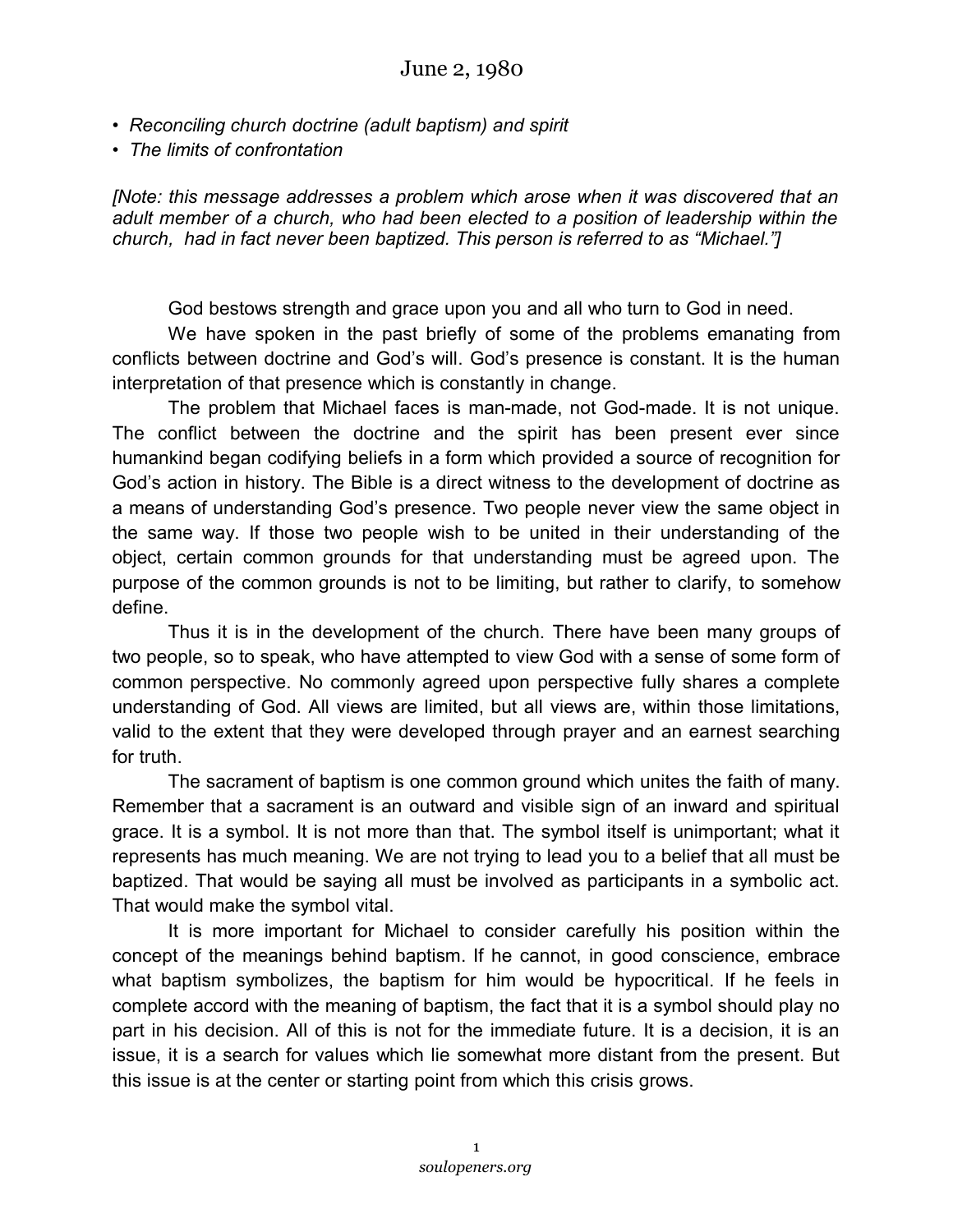God is fully aware of Michael's talents, his strengths, his abilities, his motivations, his continuous development. Michael may be assured that these talents, these activities, have been directed and will continue to be directed in God's will through prayer. Michael's sensitivity is great. His need for reasoning, the need for rightness, and his sense of morality is directed by God, and he may be constantly supported and encouraged by his sensitivity to God's presence in his life.

The immediate question is, "What to do?" Should he wait, or should he actively participate in the decisions at hand? In fact, participation may be viewed in two ways. It can be interpreted as a visible, personal involvement, or it may be viewed as an invisible, spiritual involvement. It would be best for Michael not to become actively, personally involved at this time, but his responsibility for the actions affecting him, and in turn many others, is great. Michael's faith has the capacity for much strength and endurance. In a very real way, he has within his spiritual being the potential for reaching the souls, the consciousness of others. The best route for him to follow is to pray for the power of patience and tolerance and a wider application of the concept of love.

Viewed from our perspective, this issue is not one of acrid confrontation. In its broadest sense, the issue holds within it the potential for enormous growth and deepening understanding. It will not be achieved easily, but that does not make it a confrontation. Confrontation implies right versus wrong, good versus evil. There is, therefore, a more important goal to be achieved than winning a confrontation. If one wins, what has been gained? Nothing. A selfish sense of fulfillment? Nothing. A sense of pride? Nothing. A sense of influence? Nothing. If one grows through the challenge of understanding another dimension to loving thy neighbor, one has gained everything. You see, there is no victory in confrontation. The only victory is growth.

In the end, the result of the pending issue is unimportant. What is important is how you approach it. With prayer for the capacity to love, Michael can't lose. With prayer that others may search more deeply into their own beliefs, none can lose. There is much, therefore, to gain. Of course, we don't expect you to rejoice in the shadow of this image of frustration and fear of rejection, but the agony, the frustration, can be defused. It can be erased from the emotions that you carry with you.

The best procedure is not waiting…it is being involved with prayer. Pray for your growth. Pray for the growth of others. Realize you are all equals. None is better, no one is the victor, for that implies that someone else must be the loser.

God surrounds this issue in all its facets with love and desire for your growth. As always, God gives you a choice. You can choose to grow by taking up the challenge and reaching out to others. You can choose to do nothing and just let events happen. In the latter case, no growth is achieved, no potential realized. None has grown closer. Therefore, be confident of God's presence and concern, and God's love challenging you to grow through the strength which is offered. With your prayer we see the matter